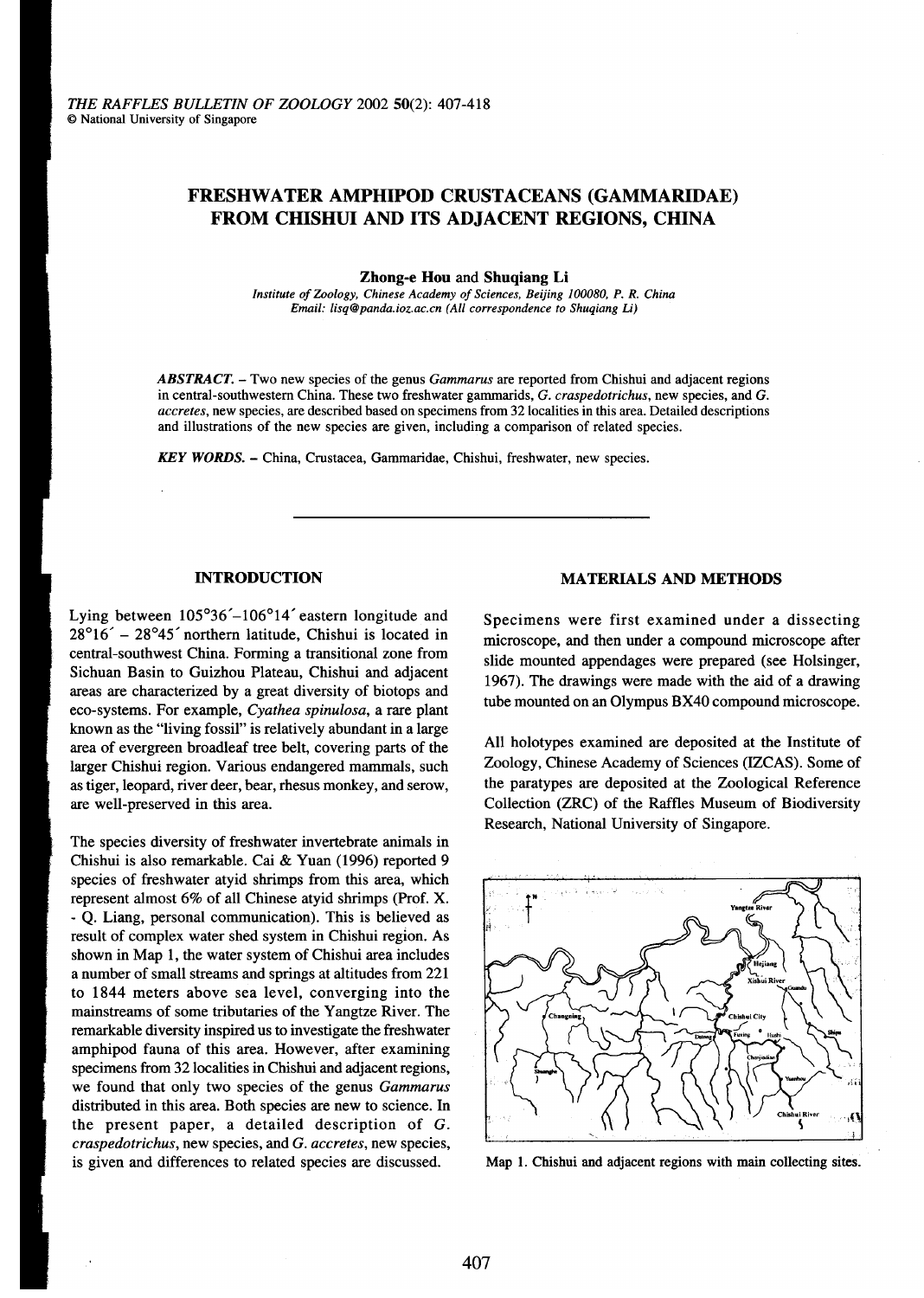Shuanghe Town, Changning County (28.6°N, 104.9°E), Sichuan absent. Province, colI. M.- X. Huang, 24 Feb.1982.

(IZCAS); 8 males, 5 females (ZRC 2002.0476), Chishui City, coll.  $S. - L. Y$ uan.<br>S. - L. Yuan.

under rotten leaves beside a brook, water temperature  $16^{\circ}$ C, pH E4 (cf. Cole, 1980). Incisor of right mandible 4-dentate (Fig. 6.0, altitude 400 m, coll. S.- L. Yuan, 31 Aug.1991; 9 males, 6 lL), lacinia mobilis bifurcate with many weak dentitions, females (IZCAS), Chishui City (No. 17), Nov.1988; 41 males, 37 molar with 1 long seta. Lower lip (Fig. IE), with marginal females, 14 juveniles (IZCAS), a river near Chenjiadian in Cyathea setae, inner lobe absent. Maxilla 1 asymmetrical (Figs. 1G, spinulosa Natural Reserve, water temperature 12°C, pH 6.5, altitude J, K), inner plate with 13 plumose setae and some short setae; 800 m, 17 Jul.1991, coll. S.- L. Yuan; 73 males, 22 females, 13 outer plate with 11 serrated spines; article 2 of left palp with juveniles (IZCAS), Liming-Xiang, Datong Town, water 8 slender spines and 3 stiff setae; article 2 of right palp with temperature 14°C, pH 6.0, altitude 500 m, coll. S.- L. Yuan, 25 Jul.1991; 25 males, 20 females, 8 juveniles (IZCAS), a brook Erlangba, Guandu Town, water temperature 15°C, pH 6.5, altitude 1200 m, coll. S.- L. Yuan, 30 Aug.1991; 16 males, 13 females, 3<br>iuveniles (IZCAS). Chishui City (No. 35). Nov.1988: 1 female with lateral spines and 5 apical setae; palp article 2 stout, juveniles (IZCAS), Chishui City (No. 35), Nov.1988; 1 female  $(IZCAS)$ , Chishui City (No. 40), Nov. 1988; 27 males, 25 females article 3 truncated distally. (IZCAS), near a brook from Shizhang Cave Waterfall Group, Liming, Datong Town, water temperature 18°C, pH 6.5, altitude Coxal plates 1-3 subrectangular (Figs. 2A, B, 3C), with 2 800 m, 19 Oct.1988; 52 males, 26 females, 8 juveniles (IZCAS), setae and 1 short seta on anterior and posterior distal margins. Hongyan village, Tianbai Town, water temperature 20°C, pH 6.0, Coxal plate 4 with concave excavation (Fig. 3B), bearing 2 altitude 500 m, 14 Sep.1991; 17 males, 7 females, 9 juveniles, and 5 setae on anterior and posterior margins. Coxal plates Shihuixi, Yuanhou county, water temperature 20°C, pH 6.0, altitude 5 and 6 bilobate (Figs. 3E, G, 4A, B), with 1 seta on posterior 400 m, 18 Jul.1991; 39 males, 34 females, 4 juveniles (IZCAS), corner. Coxal plate 7, lower margin ovate (Figs. 3F, 4C), corner. Coxal plate 7, lower margin ovate (Figs. 3F, 4C), Xiangxi river at Lianghehong Town, water temperature 18°C, pH 6.0, altitude 1200 m, 5 Sep. 1991; 14 males, 8 females, Qiliba,  $\frac{\text{with } 2 \text{ posterior}}{\text{gill } 7 \text{ shortest.}}$ Changqi Town, water temperature 15 $^{\circ}$ C, pH 6.0, altitude 800 m, Sep.1991; 49 males, 36 females, 2 juveniles, Cyathea spinulosa Natural Reserve (another river), water temperature 12°C, pH 6.5, Gnathopod 1 (Figs. 2A, C), propodus slightly longer than altitude 1000 m, 17 Jul.199l; 44 males, 13 females, 9 juveniles, carpus; carpus triangular-shaped; propodus palm oblique Longyan-Xiang, Wanglong Town, water temperature 16°C, pH 7.0, with 1 medial and 5 posterior spines. Gnathopod 2 (Figs. altitude 850 m, 27 Oct.1988; 16 males, 2 females (IZCAS), 2B, D), carpus parallel-sided, about 88% length of propodus; Gaozuo-Xiang, Wanglong Town, water temperature 25°C, pH 6.0, palm of propodus transverse, with 1 medial and 4 posterior altitude 800 m, coll. S.-L. Yuan, 7 Aug. 1989; 12 males, 14 females,  $\frac{1}{\text{spines}}$ . 2 juveniles (IZCAS), Guandiangou, Wanglong Town, water temperature 15°C, pH 7.0, altitude 700 m, 19 Apr. 1989; 36 males, Pereopods 3 and 4 subequal, articles 4 and 5 with some  $27$  females 5 invaniles (17CAS) Vinhus Views Cunnedy Town 27 females, 5 juveniles (IZCAS), Xinhua-Xiang, Guangdu Town,<br>water temperature 4°C, pH 6.2, altitude 850 m, 20 Aug 1080, 28<br>groups of long straight setae. Pereopod 3 (Figs. 3A, C), article water temperature 4°C, pH 6.2, altitude 850 m, 20 Aug.1989; 38<br>males, 18 females, 3 juveniles (IZCAS), Wuli-Xiang, Changqi<br>Town. water temperature 4°C. pH 7.0. altitude 400 m. coll. S.- L. spine and 7 groups of straight se Town, water temperature  $4^{\circ}$ C, pH 7.0, altitude 400 m, coll. S.-L. Yuan, 4 Oct.1989; 68 males, 21 females, 12 juveniles (IZCAS), article 5 with 3 spines and 4 groups of straight setae on Sidonggou, Datong Town, water temperature 16°C, pH 6.5, altitude posterior margin; article 6 with 3 marginal spines. Pereopod 700 m, coll. S.- L. Yuan, 21 Jul.1991; 3 males (IZCAS), Chishui 4 (Figs. 3B, D), article 4 with 5 groups of straight setae on City (1988-1989), coIl. S.- L. Yuan; 41 males, 31 females, 4 posterior margin; article 5 with 4 posterior marginal spines; juveniles (IZCAS), Chishui City, water temperature 18°C, pH 6.0, article 6 with 3 marginal spines; dactylus short. altitude 240 m, coIl. S.- L. Yuan, 16 Sep.199l; 3 males, 3 females (IZCAS), Chishui City (No. 18), coIl. S.- L. Yuan, Nov.1988; 1 Pereopods 5-7 subequal, but pereopod 5 shorter than

(Fig. 1B), eyes small, between antenna 1 and 2, inferior margins with rows of about 10 short setae; posterodistal lobes antennal sinus deep. Antenna 1 and antenna 2 in length ratio weak. Articles 4-5 with 3 groups of 1-3 spines and a few 1 : 0.6; antenna 1 slender (Fig. 10), peduncular articles 1- setae on their anterior and posterior margins, setae longer or 3 in length ratio 1: 0.77 : 0.43, all with distal setae; primary as long as diameters of articles. Dactylus short and curved, flagellum 33-articulate, accessory flagellum 4-articulate. reaching about 28% of length of article 6.

TAXONOMY Antenna 2 (Fig. IN), peduncular articles 3-5 in length ratio 1 : 1.97 : 2.2; articles 4 and 5 armed with 3-4 groups of setae Gammarus craspedotrichus, new species on outer margin, setae as long as article's diameter, inner (Figs. 1-4) margin and medial margin armed with long setae, setae as long as three times of the article's diameter; flagellum 11- Material examined. - Holotype - male (IZCAS-I-A0026): 7.5 mm, articulate, each article fringed with 8-12 distal setae; calceoli

Upper lip convex with minute setae (Fig. lH). Left mandible Paratypes - 24 males, 5 females, same data as for holotype (Fig. 11), incisor 5-dentate, lacinia mobilis with 4 weak as long as article 3, article 2 with marginal setae, densely Others - 50 males, 21 females, 8 juveniles (IZCAS), Shipu Town, setose distally; article 3 with setae formula = A4, B4, D13, 5 blunt spines and 2 stiff setae. Maxilla 2 (Fig. 1M), inner plate with oblique row of nine plumose setae. Maxilliped

with 2 posterior marginal setae. Coxal gills 2-7 sac-like, coxal

male, Chishui City (No. 2), coll. S.- L. Yuan (IZCAS), Nov. 1988. pereopods 6 and 7, pereopod 6 longer than pereopod 7 (Figs. 4A-C, K-M). Bases with slightly convex anterior margins, Description. - Male 7.5 mm (Fig. 1A). Head subrectangular bearing 7 short, single spines and a few setae; posterior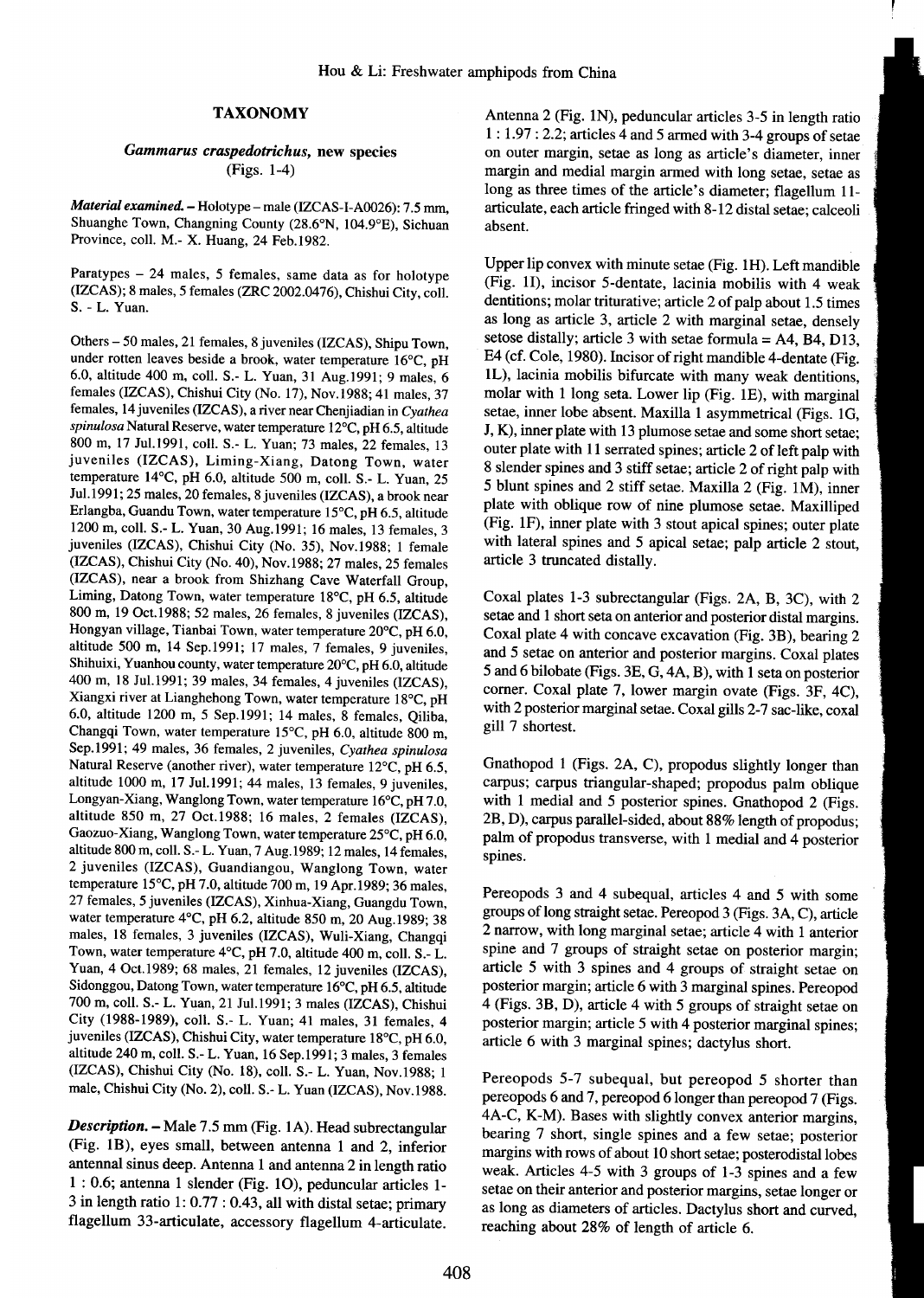

Fig. 1. Gammarus craspedotrichus, new species, holotype, male. A. body (lateral view), B. head, C. epimeral plates 1-3, D. urosomites 1-3 (dorsal view), E. lower lip, F. maxilliped, G. right maxilla 1, H. upper lip, I. left mandible, J. palp of right maxilla 1, K. left maxilla 1, L. incisor of right mandible, M. maxilla 2, N. antenna 2, O. antenna 1. Scales: A = 1 mm; B-I, N, O = 0.5 mm; J-M = 0.1 mm.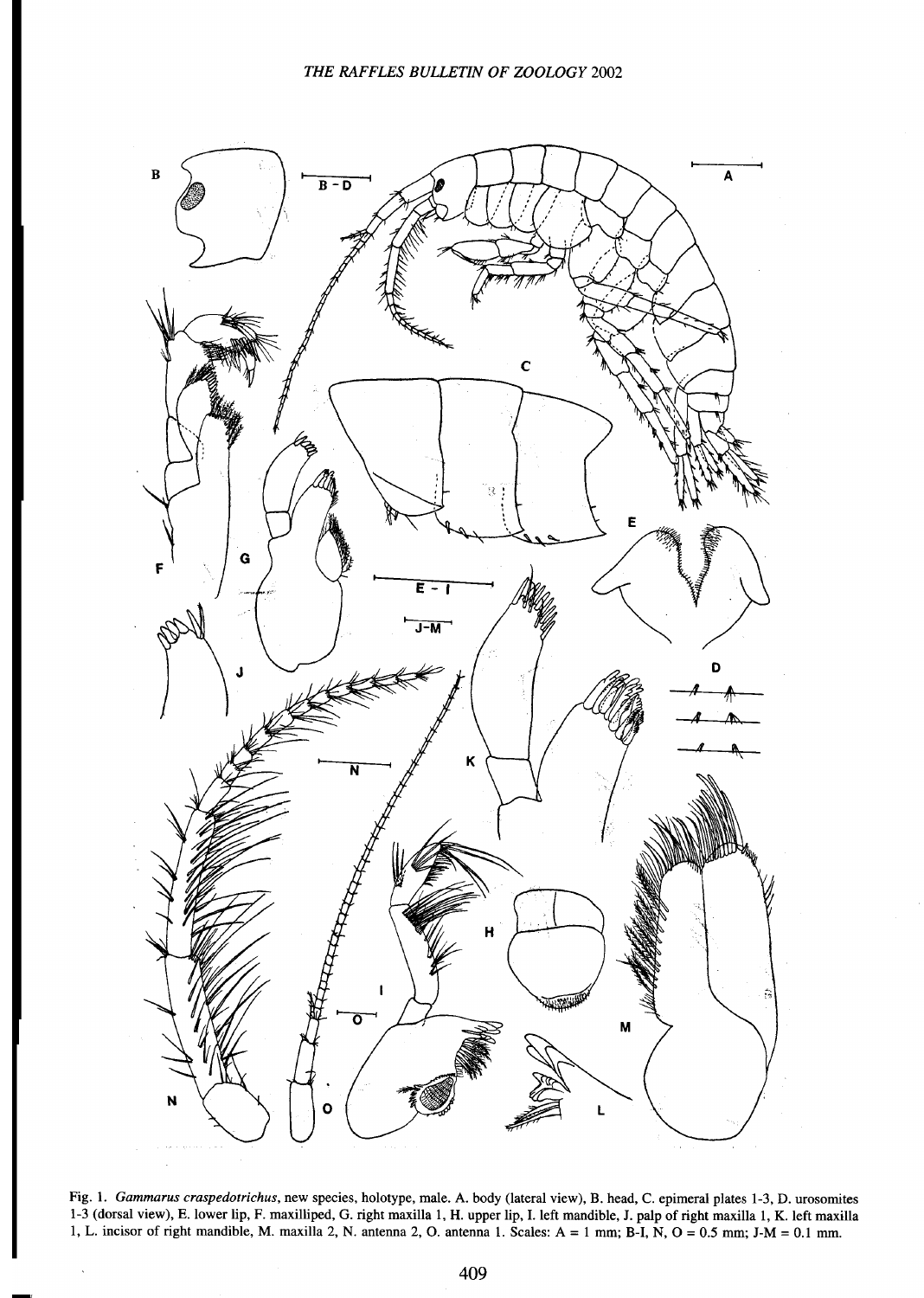

Fig. 2. Gammarus craspedotrichus, new species, male: A-D, female: E, F. A. gnathopod 1, B. gnathopod 2, C. propodus of gnathopod I (inner face), D. propodus of gnathopod 2 (inner face), E. oostegite of gnathopod 2, F. propodus of gnathopod 2 (female). Scales: A, B,  $E = 0.5$  mm; C, D,  $F = 0.1$  mm.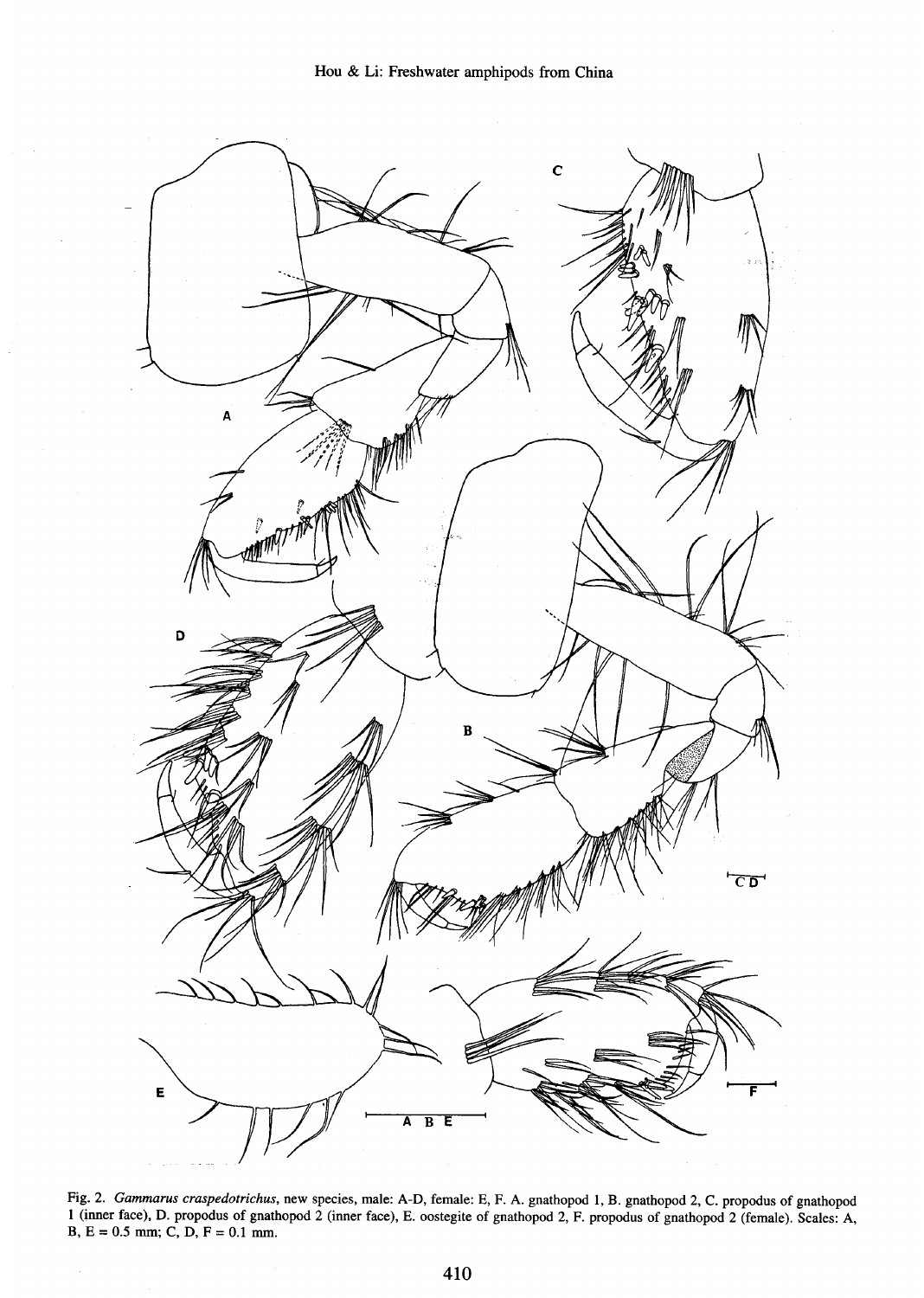

Fig. 3. Gammarus craspedotrichus, new species, male: A-D, female: E-I. A. pereopod 3, B. pereopod 4, C. dactylus of pereopod 3, I dactylus of pereopod 4, E. basis of pereopod 5, F. basis of pereopod 7, G. basis of pereopod 6, H. uropod 3, I. propodus of gnathopod 1. Scales: A, B, E-G =  $0.5$  mm; C, D, H, I =  $0.1$  mm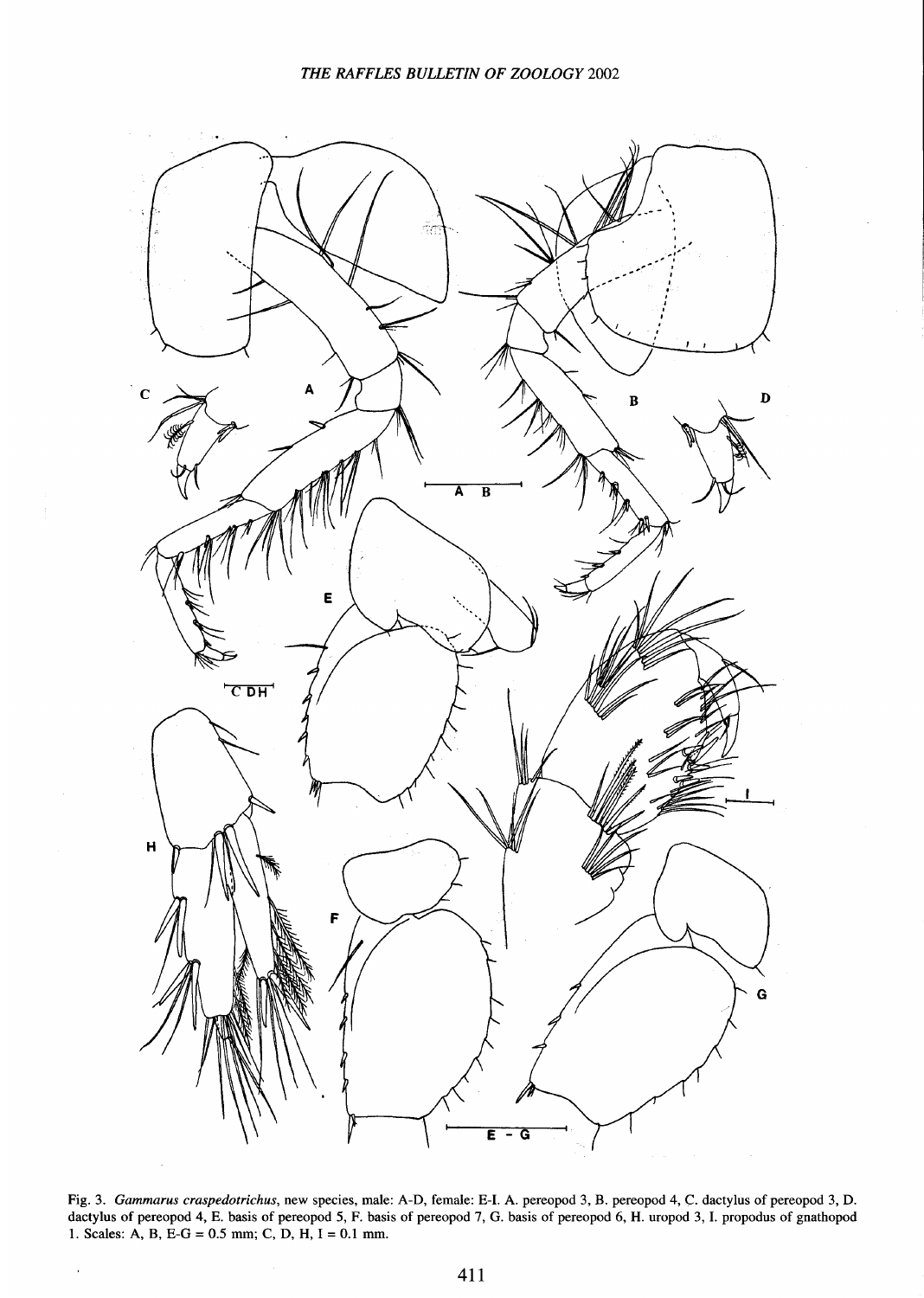



Fig.4. Gammarus craspedotrichus, new species, holotype, male. A. pereopod 5, B. pereopod 6, C. pereopod 7, D. uropod 1, E. uropod 2, F. pleopod 1, G. pleopod 2, H. pleopod 3, I. telson, J. uropod 3, K. dactylus of pereopod 7, L. dactylus of pereopod 6, M. dactylus of pereopod 5. Scales: A-J = 0.5 rom, K-M = 0.1 rom.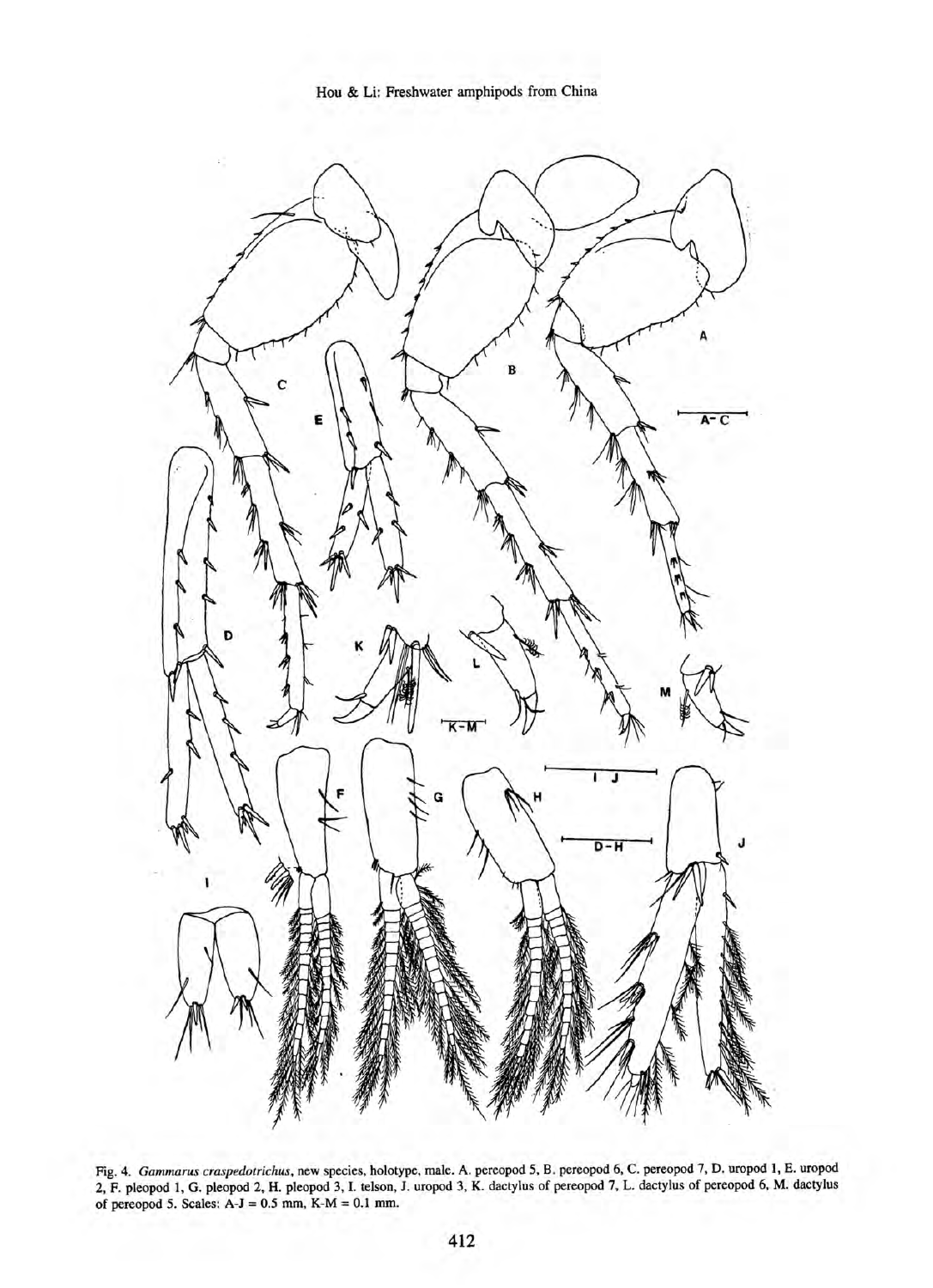1 or 2 short setae on posterior margin. Epimeral plate 1 article 1 of outer ramus; article 2 of outer ramus short, both ventrally rounded, with 1 spine and 4 setae on anterior rami with a few marginal setae; telson deeply cleft, armed margin; plate  $2$  with  $2$  spines and  $1$  seta on ventral margin; with a few facial setae. plate 3 with 3 ventral spines. Pleopods 1-3 subequal (Figs. 4F-H), peduncles progressively shorter, with 2 distal The new species G. craspedotrichus belongs to the G. retinaculae accompanied by 2-3 setae; both rami fringed with balcanicus-group defined by Karaman & Pinkster (1987). plumose setae. Gammarus craspedotrichus can be easily distinguished from  $Gammaus$  can be easily distinguished from

respectively. Uropod 1 (Fig. 4D), peduncle longer than rami, bearing dorsally only 2 clusters of short spines, respectively. without basofacial spines, inner margin with 5 spines, outer margin with 5 spines; inner ramus with 3 marginal and 5 distal spines; outer ramus with 1 spine on outer margin, 2 Gammarus accretus, new species spines on inner margin and 5 distal spines. Uropod 2 (Fig.  $\qquad \qquad$  (Figs. 5-8) 4E), peduncle a little longer than rami, with 3 and 2 spines on outer and inner margins, respectively; inner ramus with Material examined. -Holotype - male (IZCAS-I-A0028): 9.6 mm, 2 spines on outer margin and 1 spine on inner margin and Shaba, Hushi Town, water temperature 16°C, pH 6.5, altitude 80 5 distal spines; outer ramus shorter than inner ramus, m, colI. S. -L. Yuan, 30 Aug.1991. armature similar to that of inner ramus. Uropod 3 (Fig. 4J), peduncle shorter than rami, with 3 distal spines and some raratypes – 15 males, 9 females, same data as not types (IZCAS);<br>10 males, 10 females (ZRC 2002.0475), Chishui City (No. 26), dorsal setae; inner ramus about as long as article 1 of outer  $N_{\text{OV}}$ .1988. ramus; inner ramus with 1 marginal and 2 distal spines; article 1 of outer ramus with 4 spines on outer margin and Others -27 males, 22 females, 2 juveniles (IZCAS), Gaozhu 1 distal spine, terminal article very small; both rami with village, Hushi Town, water temperature 6°C, colI. Y.- S. Yuan, 31 several marginal, plumose setae. Aug.1991; 2 males, 3 females (IZCAS), Chishui City (No. 18),

lobe; left lobe with 1 distal spine and 4 setae, right lobe with males, 9 females, 2 juveniles (IZCAS), Chishui City (No. 29), 2 distal spines and 3 setae.<br>2 distal spines and 3 setae.<br>2 in the setae is spines in the spines and 3 setae.

propodus short, palm of propodus oblique, with 6 posterior altitude 500 m, coll. S.- L. Yuan, 18 Apr. 1989; 23 males, 6 females spines. Gnathopod 2 (Figs. 2E, F), carpus and propodus (IZCAS), Chishui City (1988-1989), coll. S.- L. Yuan. elongate; propodus subrectangular, with 3 palm subangular spines. Pereopods 3 and 4 with straight long setae on Description. - Male, 9.6 mm. Eyes oval (Fig. 5A). Antenna posterior margins of articles 3-6. Basis of pereopod 7 (Fig.  $\qquad$  1 and antenna 2 in length ratio 1 : 0.62; antenna 1 (Fig. 7G), 3F) expanded. Armature of uropods 1-3 different from that peduncular articles 1-3 in length ratio 1 : 0.7 : 0.4, bearing of male. Outer ramus of uropod 1 with 2 inner, marginal distal setae; flagellum 28-articulate, with distal setae, some spines. Uropod 2, peduncle with 2 spines on outer margin articles with aesthetascs; accessory flagellum 5-articulate. and 1 spine on inner margin; inner ramus with 1 mid- Antenna 2 (Fig. 8D), peduncular articles 1-3 in length ratio marginal spine and 5 distal spines; outer ramus with  $2 \t1 : 2.05 : 2.1$ ; articles 4 and 5 with 5-6 groups of long setae marginal and 5 distal spines. Uropod 3 (Fig. 3H), rami stout; on anterior and posterior margins, setae about three times as inner ramus reaching about 85% of length of outer ramus long as the article's diameter; flagellum 13-articulate, each article 1, bearing 2 distal spines; article 1 of outer ramus article fringed with a cluster of distal setae; calceoli absent. with 4 marginal spines, terminal article small; both rami with

Etymology. - The epithet craspedotrichus refers to a row of second article of palp bearing 19 setae medially, article 3

species that can be distinguished from other gammarids by several small spines. Maxilla 1 asymmetrical (Figs. 5E, F), the following characters: antenna 1 relatively long, about inner plate with 14 plumose setae; outer plate bearing 10 half length of body; peduncular articles 4 and 5 of antenna serrated spines; second article of left palp with 7 sharp spines 2 armed with rows of comb-like, long setae, calceoli absent; accompanied by 4 stiff setae; second article of right palp pereopods 3 and 4 with a few straight setae on posterior with 6 blunt spines and 1 seta. Maxilla 2 (Fig. 5H), inner margins of articles 3-6; pereopods 5-7 with slender spines plate with a diagonal row of 11 plumose setae on inner accompanied by a few long setae; urosomites 1-3 only with margin. Maxilliped (Fig. 5G), inner plate with 3 apical spines 2 clusters of dorsal spines; peduncle of uropod 1 without and 1 small subapical spine.

Epimeral plates 1-3 progressively acuminate (Fig. lC), with basofacial spine; inner ramus of uropod 3 about as long as

other species of the  $G.$  balcanicus-group by having a second Urosomites 1-3 (Fig. 1D) with 2 clusters of dorsal spines, antenna with rows of comb-like setae, and urosomites  $1-2$ 

Paratypes - 13 males, 9 females, same data as holotype (IZCAS);

Nov.1988; 5 males, 2 females (IZCAS), Chishui City (No.2), Telson cleft to base (Fig. 41), bearing 1 facial seta on each Nov.1988; I male (IZCAS), Chishui City (No. 44), Nov. 1988; 13 village, Fuxing Town, water temperature  $18^{\circ}$ C, pH 6.5, altitude 700 m, coll. S.- L. Yuan, 5 Sep.1991; 2 males, 1 female (IZCAS), Female – Body 6.3 mm. Gnathopod 1 (Fig. 3I), carpus and Nanping Village, Daqun Town, water temperature 15°C, pH 7.0,

a few long setae. Upper lip convex (Fig. 5K), with minute setae. Left mandible (Fig. 5L), incisor 5-dentate, lacinia mobilis with 4 dentitions; long setae on antenna 2. with setae formula = A4, B5, D22, E5. Right mandible (Fig. 51), incisor 4-dentate, lacinia mobilis bifurcate, with several Remarks. - Gammarus craspedotrichus is a medium-sized teeth. Lower lip (Fig. 5J), bearing setae accompanied by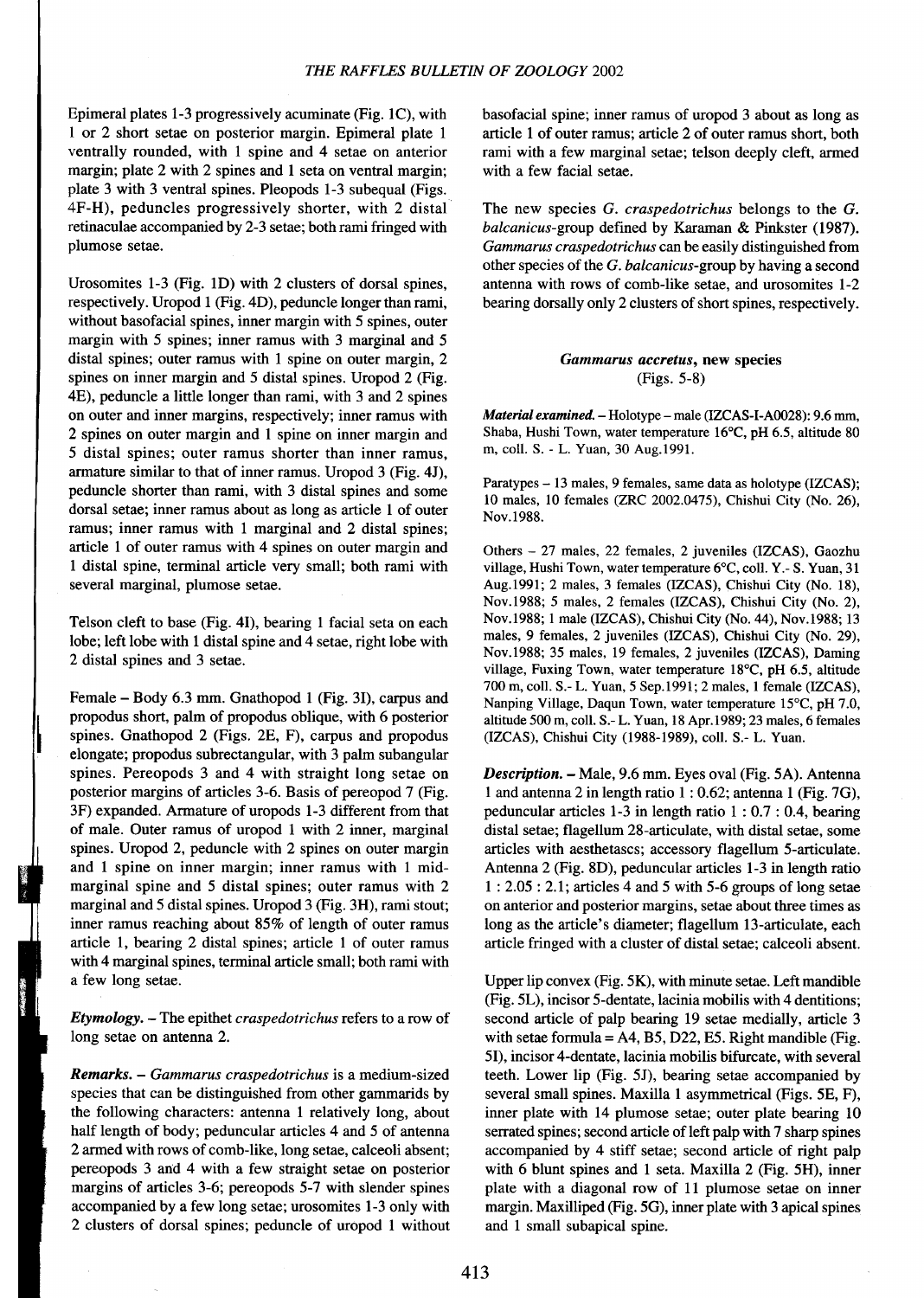

Fig. 5. Gammarus accretus, new species, holotype, male. A. head, B. urosomites (dorsal view), C. epimeral plates, D. urosomites (lateral view), E. palp of right maxilla 1, F.left maxilla 1, G. maxilliped, H. maxilla 2, I. right mandible, I. lower lip, K. upper lip, L.left mandible. Scales:  $A-D = 0.5$  mm,  $E-L = 0.1$  mm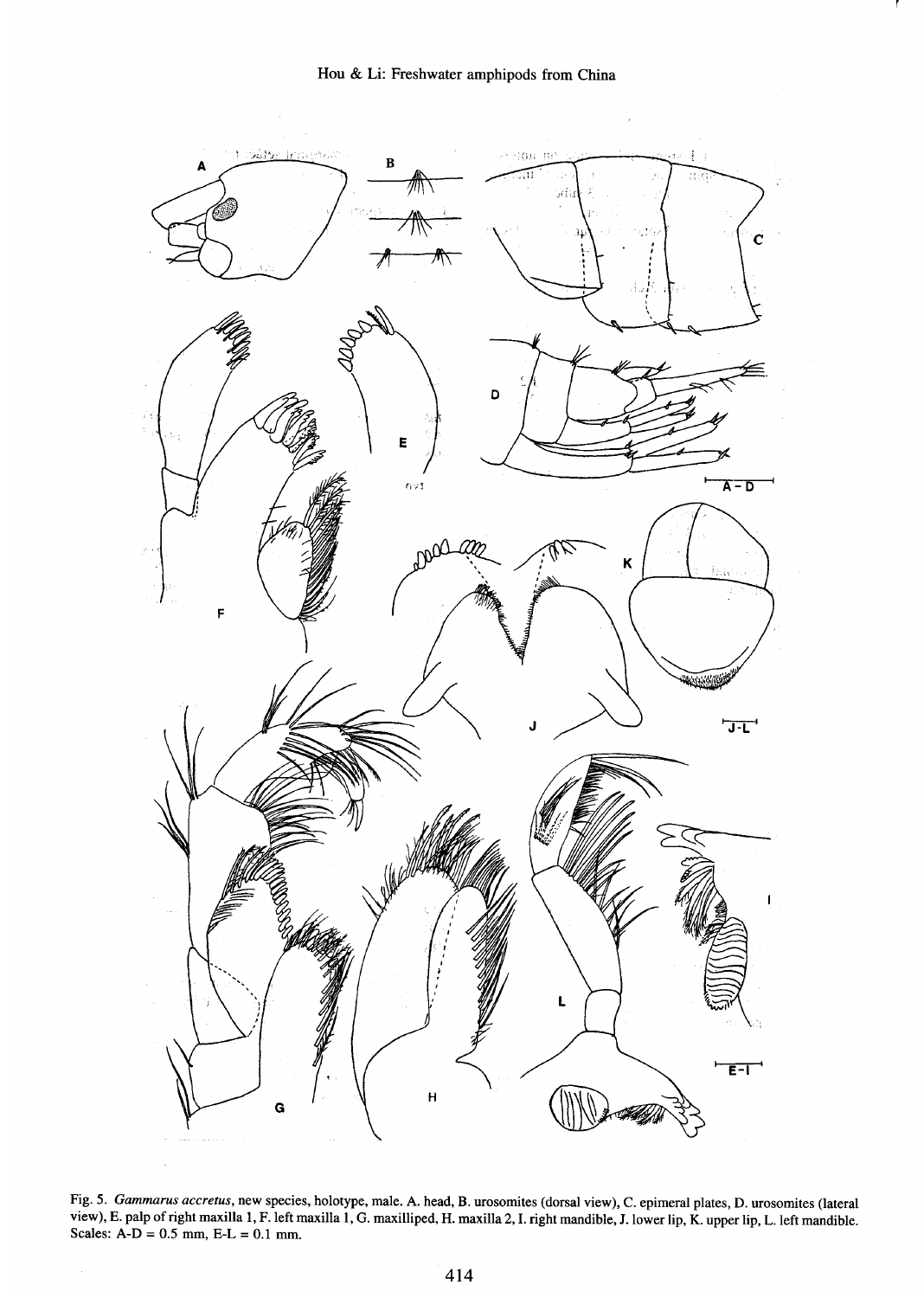

Fig. 6. Gammarus accretus, new species, male: A-D, female: E-G. A. gnathopod 1, B. gnathopod 2, C. propodus of gnathopod 1, D. propodus of gnathopod 2, E. oostegite of gnathopod 2, F. propodus of gnathopod 2 (female), G. propodus of gnathopod 1 (female). Scales: A, B,  $E = 0.5$  mm; C, D, F,  $G = 0.1$  mm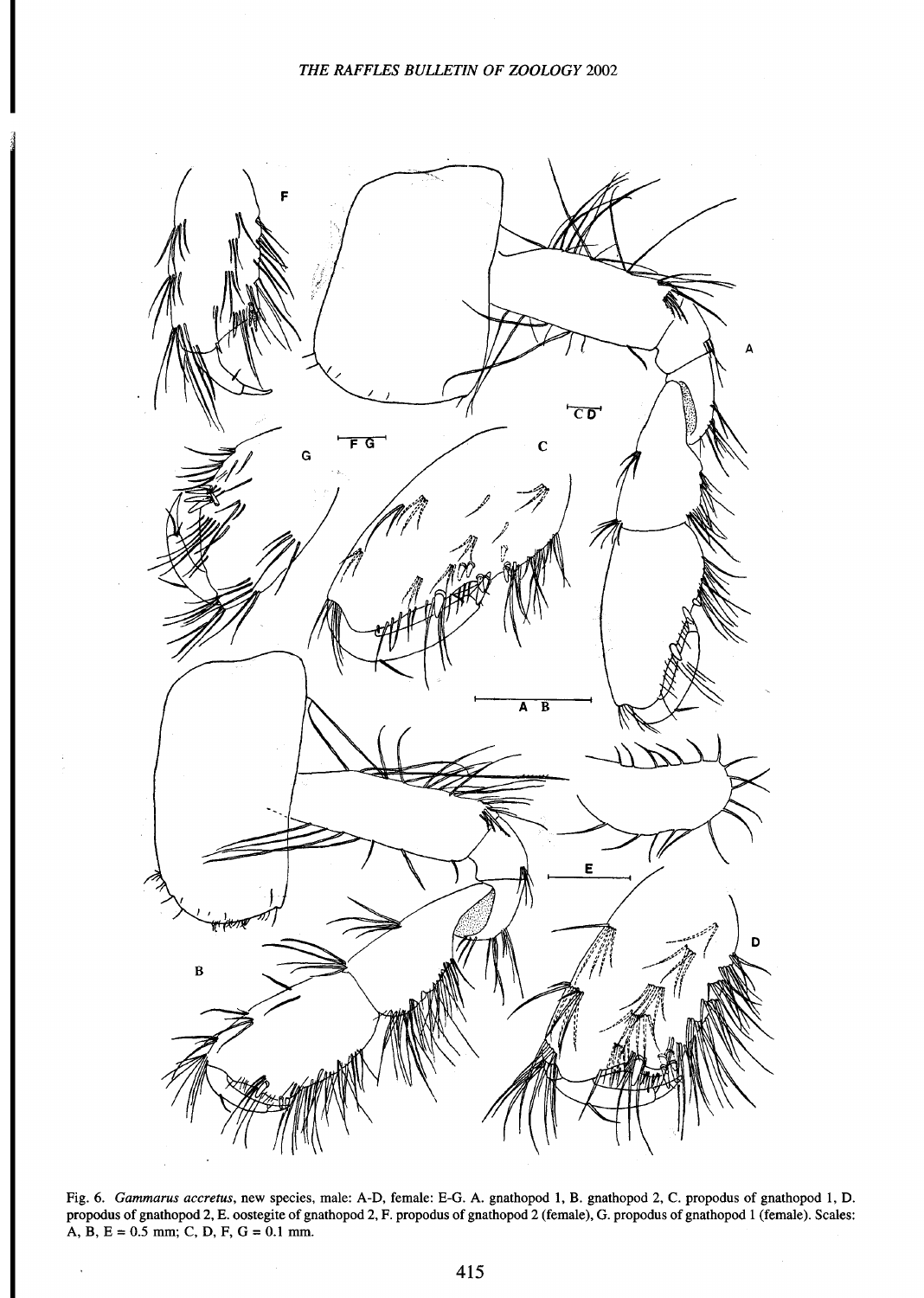

Fig. 7. Gammarus accretus, new species, holotype, male. A. pereopod 3, B. pereopod 4, C. telson, D. pleopod 1, E. pleopod 2, F. pleopod 3, G. antenna 1, H. dactylus of pereopod 4. Scales: A, B,  $D-G = 0.5$  mm; C,  $H = 0.1$  mm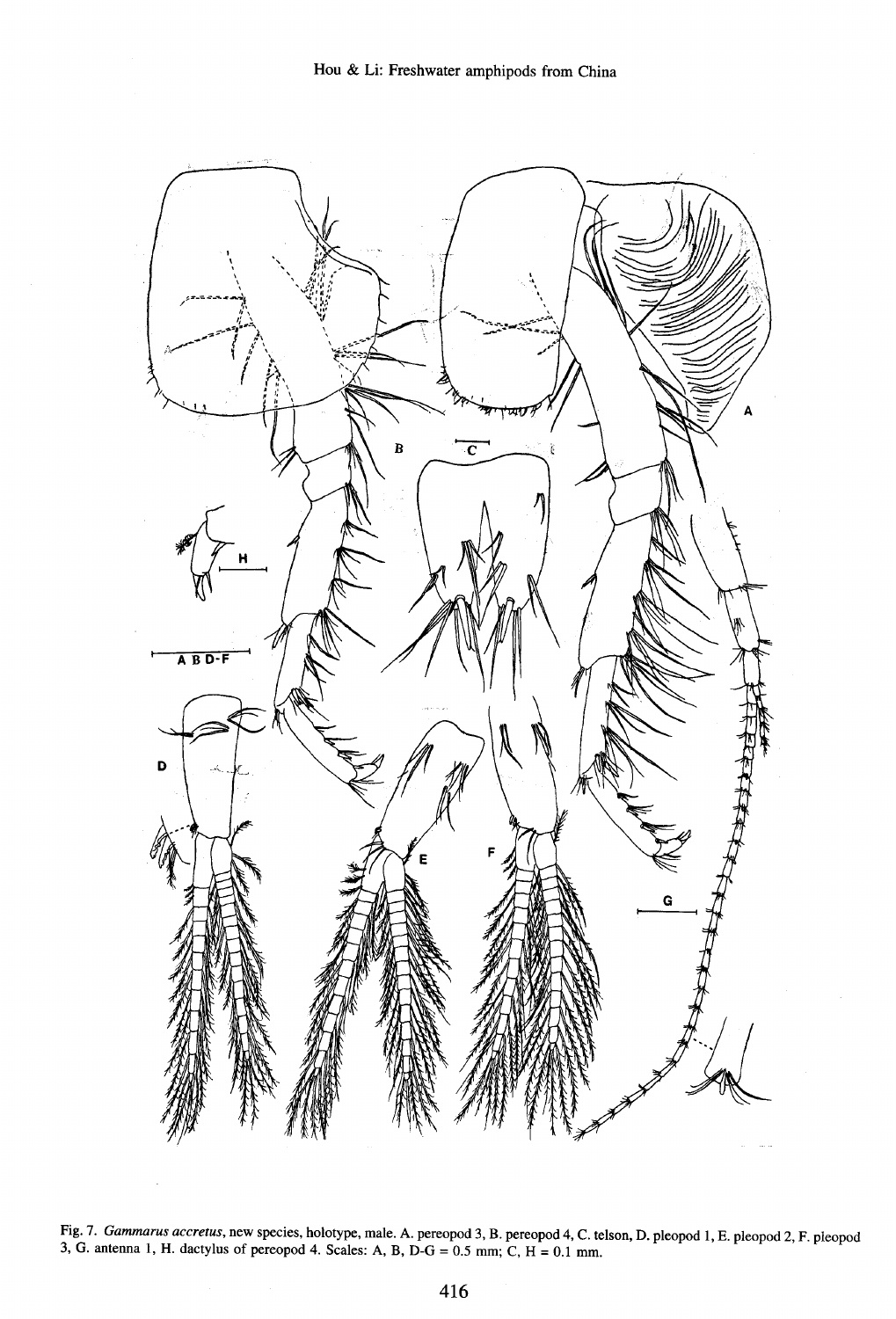

Fig. 8. Gammarus accretus, new species, holotype, male. A. pereopod 5, B. pereopod 6, C. pereopod 7, D. antenna 2, E. uropod 3, uropod 2, G. uropod 1, H. terminal article of uropod 3. Scales:  $A-G = 0.5$  mm,  $H = 0.1$  m